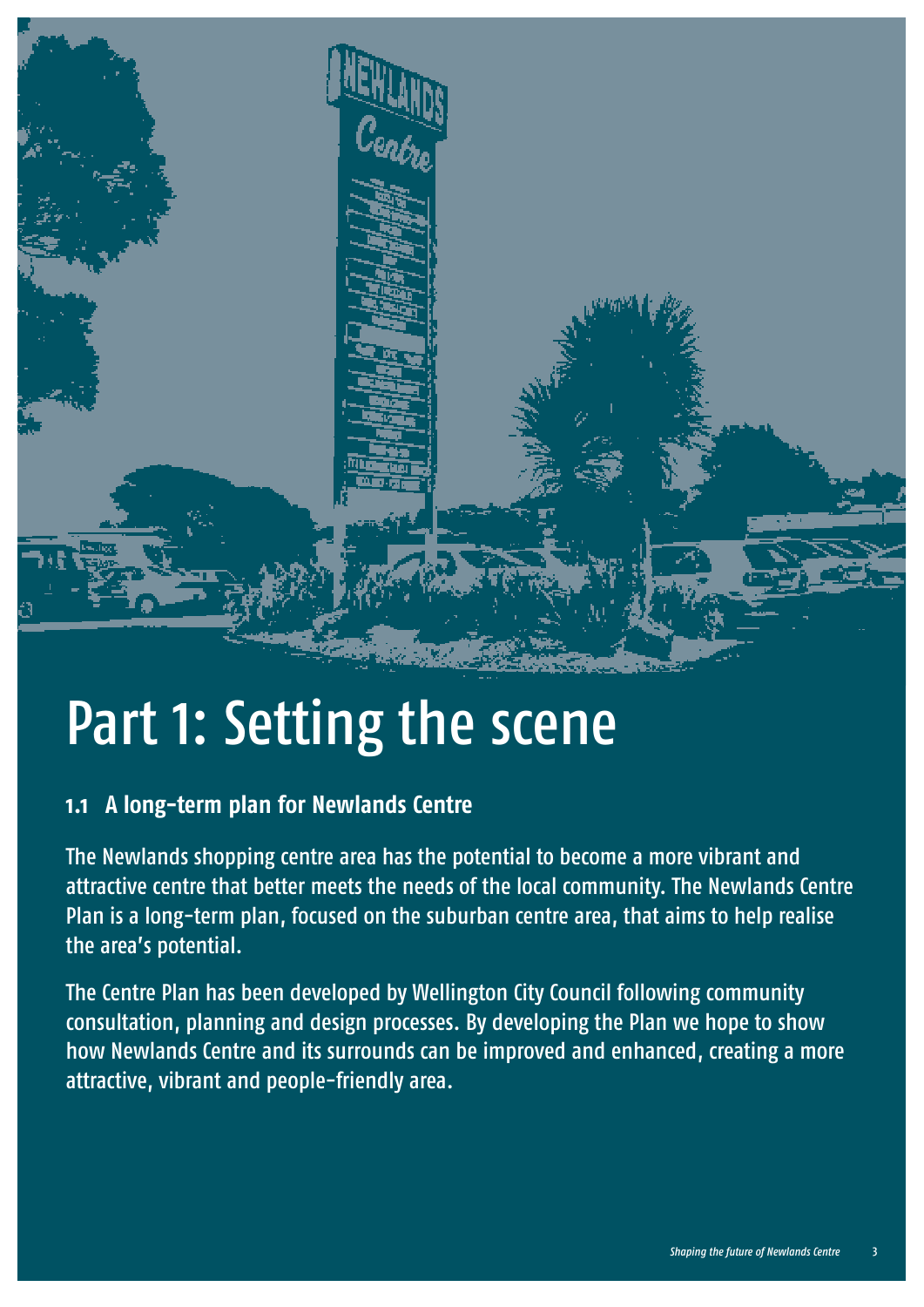Newlands Centre lies at the heart of the local Newlands community. It is an important district centre servicing the suburb of Newlands, and to a lesser extent, the surrounding suburbs of Johnsonville East, Paparangi and Woodridge. It is close to Johnsonville town centre and central Wellington, and has a good connecting bus service. Newlands has good schools, parks and reserves, and is well-served in terms of community and recreational facilities, including the new community centre, Newlands Park and the skate park.

While the Newlands shopping area could become a thriving place with a range of shops and services, a safer and more attractive pedestrian environment and more housing choice, there are obstacles that need to be overcome. Improving the centre will be a long-term process, and much will depend on what private investment can be attracted to assist with development. The Council will look to work with developers, investors, other agencies and where appropriate, use Council-owned assets to kick-start and support revitalisation of the centre.

This plan sets out a vision for the Newlands Centre's future development. It includes a series of key principles aimed at guiding the centre's revitalisation and redevelopment.

The plan also identifies a mix of potential private and public development opportunities to help achieve change – some to be achieved within the next five years, and some to be achieved over a much longer timeframe, up to 20 years.

The plan's goal is to ensure future developments take place in a planned and integrated way and help contribute to a more attractive and vibrant centre. It aims to enable and guide private investment and recognises that in order to achieve a better centre, private and public investment and actions need to be better aligned.

#### Location of Newlands Centre

F0r the purposes of this centre plan, "Newlands Centre" is defined as the retail/commercial area that is bounded by Newlands Road, Bracken Road, Stewart Drive, Batchelor Street and Atkinson Street (refer Figure 1).

The immediate surrounding residential areas, parks, reserves, open spaces and community facilities and their relationships to the shopping centre have been considered in the preparation of the plan as they provide important context and considerations when planning for the long-term development of the area.



#### **FIGURE 1: NEWLANDS CENTRE LOCATION MAP**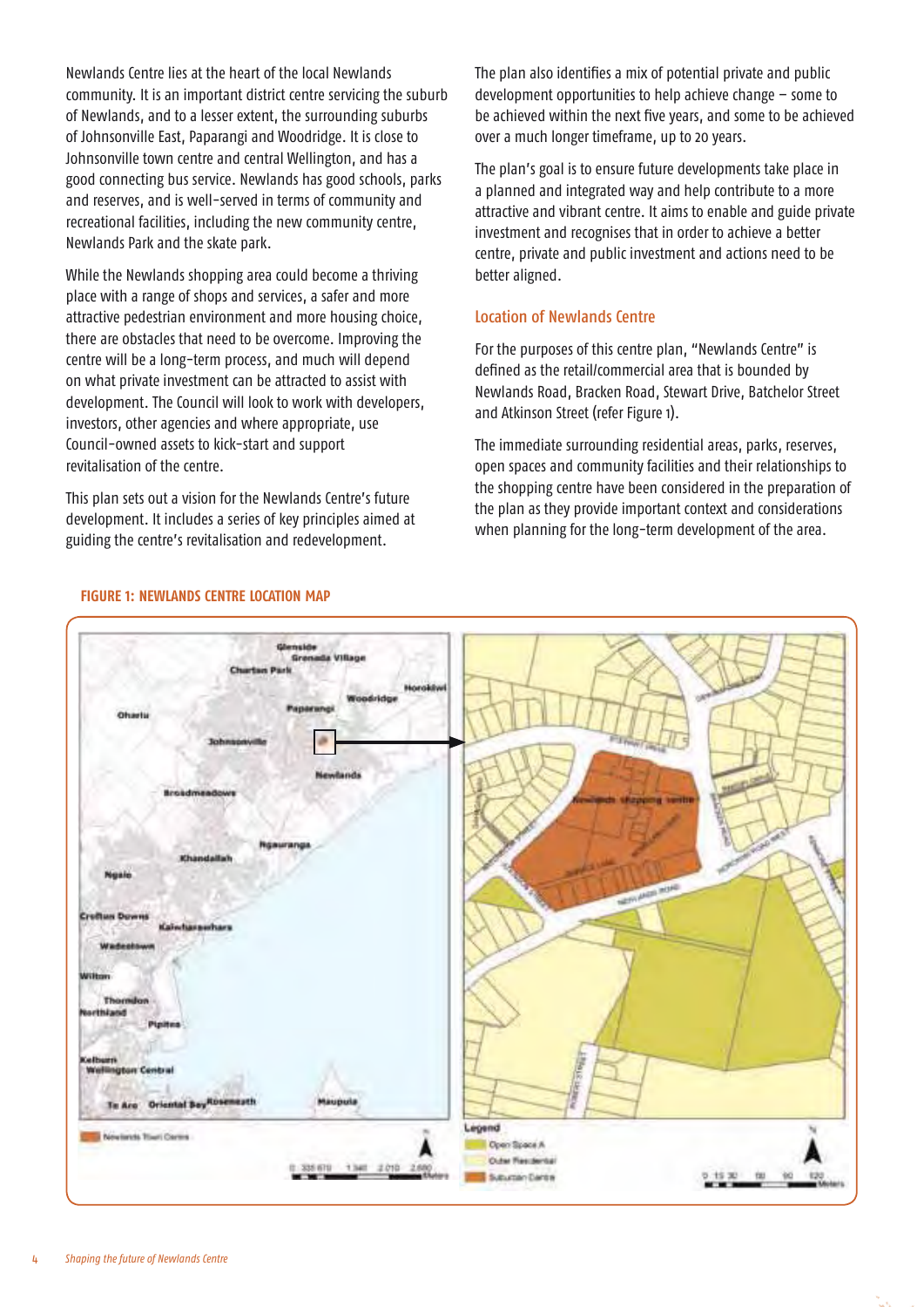### **1.2 A key part of the northern suburbs growth vision**

Newlands is located between the identified urban growth areas of Lincolnshire Farm, Woodridge and Johnsonville town centre. The Council's Northern Growth Management Framework (NGMF) adopted in 2003, identified the need to redevelop and improve the Newlands shopping centre as part of managing the future growth and development of the northern suburbs. It recognised that Newlands Centre is one of the less successful centres in the city, but its revitalisation is an important component of the future vision for the northern suburbs.

The NGMF also outlines a number of principles that are relevant to the future development of Newlands Centre including:

- building on existing communities
- strengthening town centres
- · developing attractive, diverse and liveable neighbourhoods that offer housing choice, promote walkability and allow for intensification over time
- promoting a strong sense of identity
- providing attractive public open spaces within neighbourhoods
- using innovative and creative approaches to economic growth and working in partnership with stakeholders.

Detailed information gathering and planning work to support the development of a long-term plan for Newlands Centre began in early 2006 and was linked to the proposal to build a new community centre in Newlands. Public consultation on an initial draft plan took place in November 2006 (refer section 1.6). The construction of the Newlands Community Centre was completed in late 2008.

#### **1.3 Newlands – an important district centre**

The Council's Urban Development Strategy sets the overall framework for managing growth and change in Wellington City and aims to ensure that growth takes place where the benefits are greatest.

Newlands Centre was developed in the 1960's following the start of large-scale subdivision of the suburb during the late 1950's. It is now an established and important suburban centre, with good links to the central city and to Johnsonville. Population figures from the 2006 Census indicate that there are approximately 9300 people living in Newlands. Statistics New Zealand's latest population growth figures estimate that there will be approximately 2000 more people living in Newlands by 2031. It is anticipated that much of this growth will be accommodated by more medium-density housing, with some of this located in and around Newlands Centre.

The Council's Centres Policy (adopted in August 2008) sets the framework to guide the development and management of Wellington City's diverse range of centres. The key objective of the policy is to maintain and strengthen Wellington City's existing suburban centres. It promotes the development of centre plans to help strengthen key centres and to ensure their integrated and sustainable development.

Newlands Centre is identified in the Centres Policy as one of the city's district centres. As a district centre, its key roles and functions include:

- $\cdot$  servicing the surrounding suburb(s)
- · providing moderate retail opportunities (that is, 10,000m2 total floorspace) including convenience-based retail servicing for day-to-day needs and a small/medium supermarket
- residential accommodation above the ground floor commercial and retail uses
- community facilities and services
- recreational and entertainment activities
- small-scale professional office use
- very good accessibility by public transport
- on-street and off-street parking.

Although Johnsonville town centre – one of the city's key regional centres – is located only a few kilometres from Newlands, Newlands Centre is still considered important and has the potential to function as a stronger local centre for its surrounding community. It has significant existing investment, a growing local community, and provides important services and facilities to support the community.

*Shaping the future of Newlands Centre* 5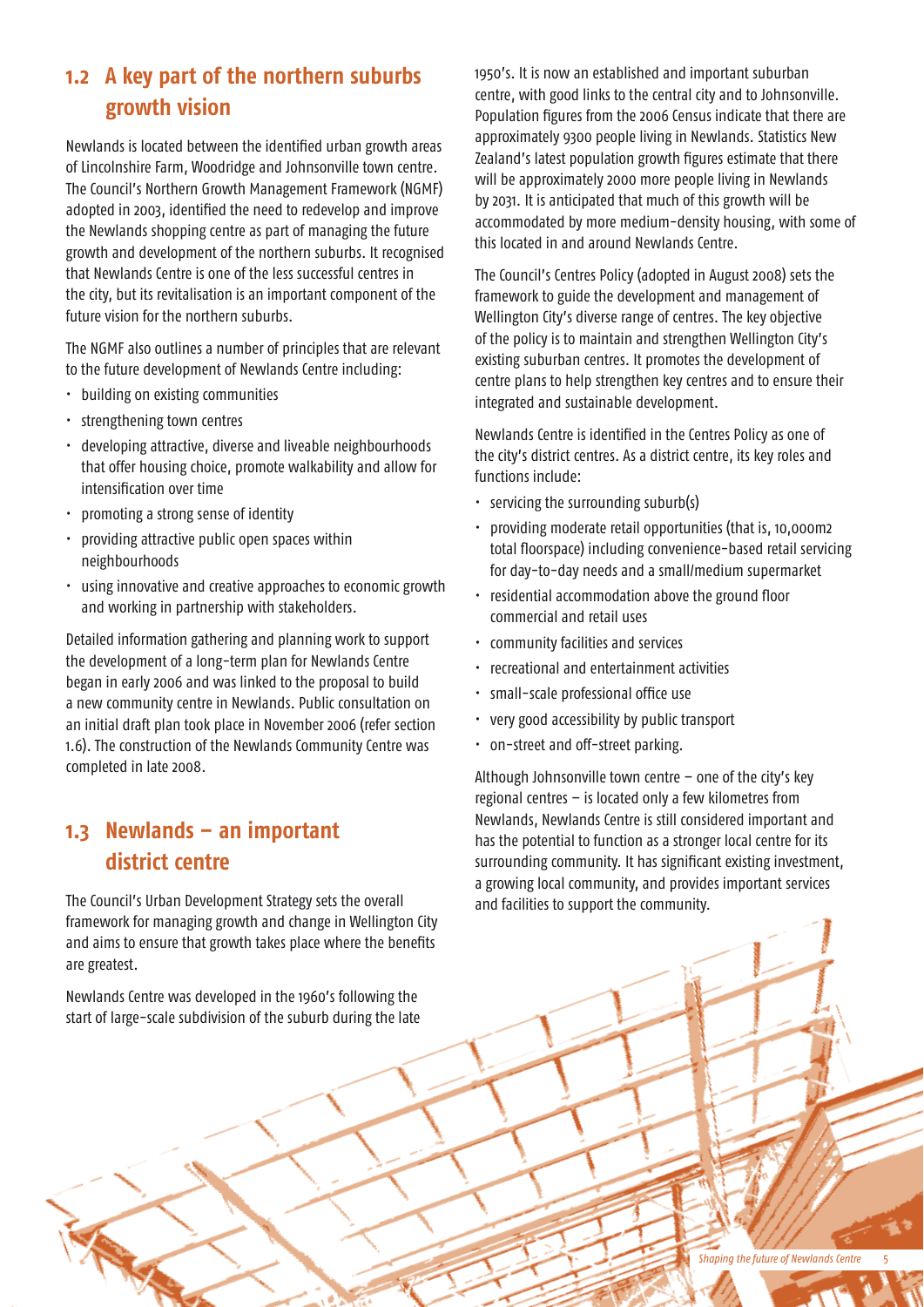# **1.4 The existing context**

The plan below explains the existing context of Newlands Centre. It identifies the key components of the Centre and key issues and concerns reflected in public feedback and information gathering processes.

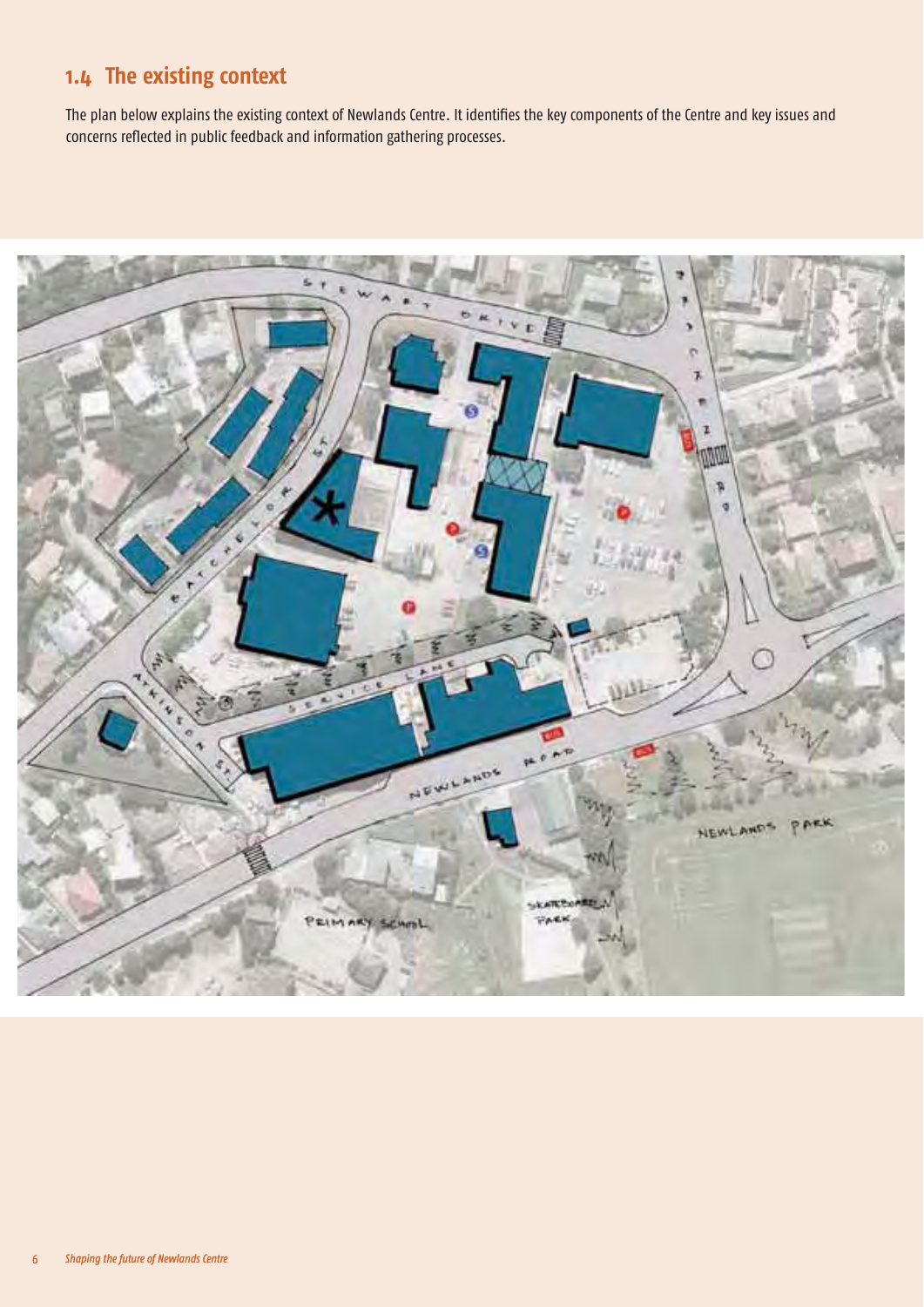

- $_{\textcircled{\scriptsize{1}}}$ Community House building. Lease has expired and building to be removed end 2009
- $(2)$ Tavern building - non-active frontages facing Batchelor Street and the Community Centre create poorly defined spaces and unwelcoming streetscape.
- $<sup>3</sup>$ </sup> Steep bank separates Newlands Road and its commercial units from the rest of the town centre.
- Community Centre landmark building  $\left(4\right)$ and focus of community uses in the town centre
- Council housing in need of refurbishment.  $\left(5\right)$ Opportunity for residential intensification.
- Poorly defined car parking areas and  $(6)$ pedestrian movement space with low level of amenity.
- Medical Centre is in need of larger  $\left( 7\right)$ premises. Building makes inefficient use of space, i.e. has small footprint relative to lot size.
- Old bakery building. Features blank  $(8)$ facades towards Stewart Drive and Bracken Road. The buildings footprint is wide and thus may not be easily reused, and may be best suited to one or two large tenants.
- Poor quality pedestrian space which  $(9)$ lacks the level of activity and overlooking required to create a successful space; poor quality pedestrian link to servicing / parking areas.
- Public toilet block in very poor state of  $(10)$ repair
- $(11)$ Currently vacant site in highly visible location next to roundabout and at the heart of the town centre.
- $(12)$ Commercial units in poor state of repair / or have untidy cluttered appearance which creates a negative gateway into the town centre.
- $(13)$ Untidy parking arrangement along Newlands Road - conflicts between buses and parking.
- $(14)$ Atkinson Street closed off and space is used by builder's yard operation. This use visually obstructs pedestrian movement through to Atkinson Street, the Community Centre and Newlands Centre.
- Visual and pedestrian links to the  $(15)$ skateboard park and open space area are poor due to its location behind the fire station and bowling club.
- $(16)$ Fire Station building - poor state of repair and too small for fire services needs.
- Newlands Park is separated from  $(17)$ Newlands Road by a steep bank which visually segregates the park from the town centre.
- Main car parking area. Many car parks  $(18)$ taken up by commuters. Exposed, unfriendly space for pedestrians.
- Walkway to Newlands Road poor  $(19)$ conditions and lack of connection to Newlands Park.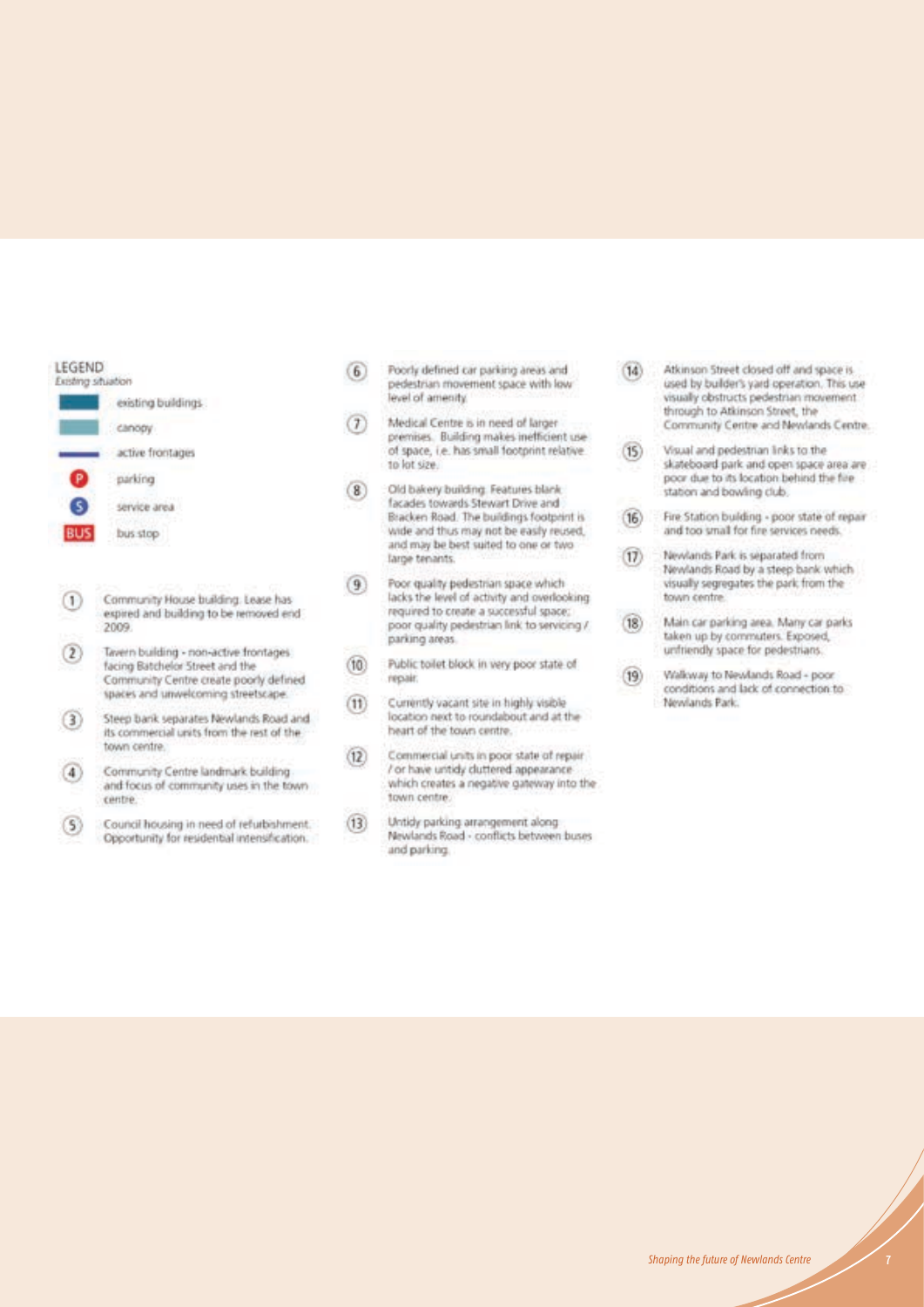

## **1.5 Key issues, challenges and opportunities**

The aim of this plan is to set a future vision for revitalising and redeveloping Newlands Centre. The vision includes introducing a wider range of services and shops, better quality public spaces and amenities, more people using the area's shops and community facilities, and more people living and working in the area.

Development would provide opportunities to improve the look and feel of Newlands Centre, and create a more interesting and vibrant place to visit, shop, live and work in. However, development also presents challenges that need to be carefully managed. These challenges include the impact of development on traffic, car parking and pedestrian movements to and through the centre, and on maintaining the character of Newlands and enhancing its sense of place.

Some of the key issues and opportunities for Newlands Centre include:

- strengthening and enhancing the centre, providing more of a focal point for the Newlands suburb, and a more vibrant and well-designed local shopping destination
- using new buildings to improve the overall design quality and attractiveness of Newlands Centre
- creating a much more 'people-friendly' environment with new and improved public spaces and good pedestrian provisions
- improving vehicle and pedestrian access to and through Newlands Centre, encouraging good public transport facilities and ensuring adequate parking for shoppers and short-stay visitors
- increasing peoples' safety and security in and around the centre at all times through better design of buildings and spaces
- creating stronger connections between Newlands Centre, the community centre, and other community and recreation facilities such as the community hall, Newlands Park, the skate park, local schools and childcare facilities
- improving or redeveloping Council-owned assets (eg Council housing, road reserve and car parking areas etc) to help assist the revitalisation of the centre
- recognising the contribution private sector investment can make to the revitalisation of the centre and the achievement of the vision.

# **1.6 Strengths and weaknesses, opportunities and threats**

Information gathering and community consultation indicates that there are a number of strengths, weaknesses, opportunities and threats relevant to Newlands Centre and its revitalisation. The analysis indicates that:

- $\cdot$  Newlands has the potential to strengthen its role as a district centre serving the day-to-day needs of the surrounding suburbs.
- Newlands has many positive attributes that contribute to its long-term development, for example:
	- close proximity to the central city via road and public transport
	- a range of good community, education and recreational facilities
	- a large area of flat and accessible land within the suburban centre area
	- interesting topography and visual connections to surrounding hills and ridgelines
	- ample car parking
	- a growing population base
	- opportunities for living within close walking distance of shops, services and public transport.
- However, there are a number of challenges to overcome including:
	- lack of investment
	- poor quality built environment
	- poor pedestrian access through and around the town centre
	- poor quality public spaces
	- poor connections and integration between the different 'sub-areas' of the town centre, for example, the McMillan Court shopping mall area, Batchelor Street area (to the rear of the mall, including the community centre and tavern areas), and the Newlands Road commercial area.
- The successful revitalisation and redevelopment of Newlands Centre will hinge on private investment opportunities coupled with Council investment in good quality public open space, streetscape and pedestrian provisions.